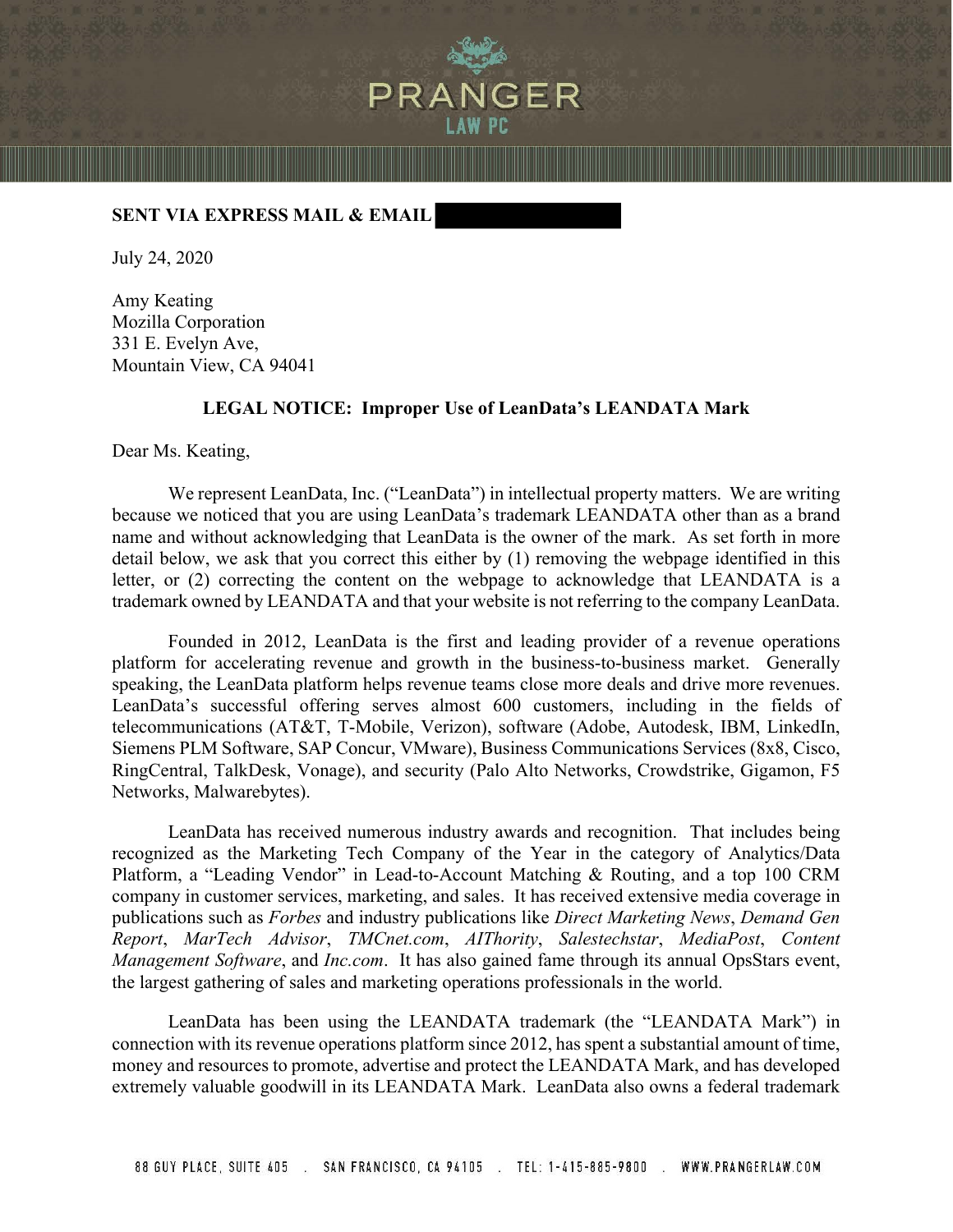

registration and pending application for its LEANDATA & Design Mark. *See* U.S. Reg. No. 4447403. Attached hereto is a registration certificate for this mark.

It recently came to our attention that you are using LEANDATA other than as a brand name and without acknowledging that LeanData is the owner of the mark. Specifically, the following URL contains improper use of the LEANDATA mark: [\[https://www.mozilla.org/en-](https://www.mozilla.org/en-US/about/policy/lean-data/)[US/about/policy/lean-data/\]](https://www.mozilla.org/en-US/about/policy/lean-data/)

Your use of "lean data" in this manner is detrimental to LeanData's rights. As the owner of the LEANDATA Mark, LeanData owes it to its customers and to its investment in its brand to preserve the value of its brand. We trust you can appreciate that you would not want others using your own intellectual property improperly.

Accordingly, we request that you correct your improper usage of the LEANDATA Mark. There are two options to accomplish this:

- 1. Take down the page that has the improper use of the LEANDATA Mark.
- 2. Correct the webpage so that you:
	- a. clarify that you are not using "lean data" to refer to the company LeanData, which you recognize is the source of revenue operations platform services; and
	- b. acknowledge that the LEANDATA Mark is a tradmark owned by LeanData and include a registered trademark symbol (®) where possible;

**Please confirm within ten (10) days of your receipt of this letter that you will comply with our request.** We appreciate your cooperation and your attention to this matter. Please do not hesitate to contact me at (415) 885-9800 or if you would like to discuss any of the issues raised in this letter.

Nothing contained in this letter, nor any act or omission by LeanData, is intended or should be deemed to be a waiver or reduction of any rights, claims, defenses, or remedies that LeanData may have in regard to this matter and all such rights, claims, defenses, and remedies are hereby expressly reserved.

Sincerely,

*/s/Scott Lonardo* 

Enclosure